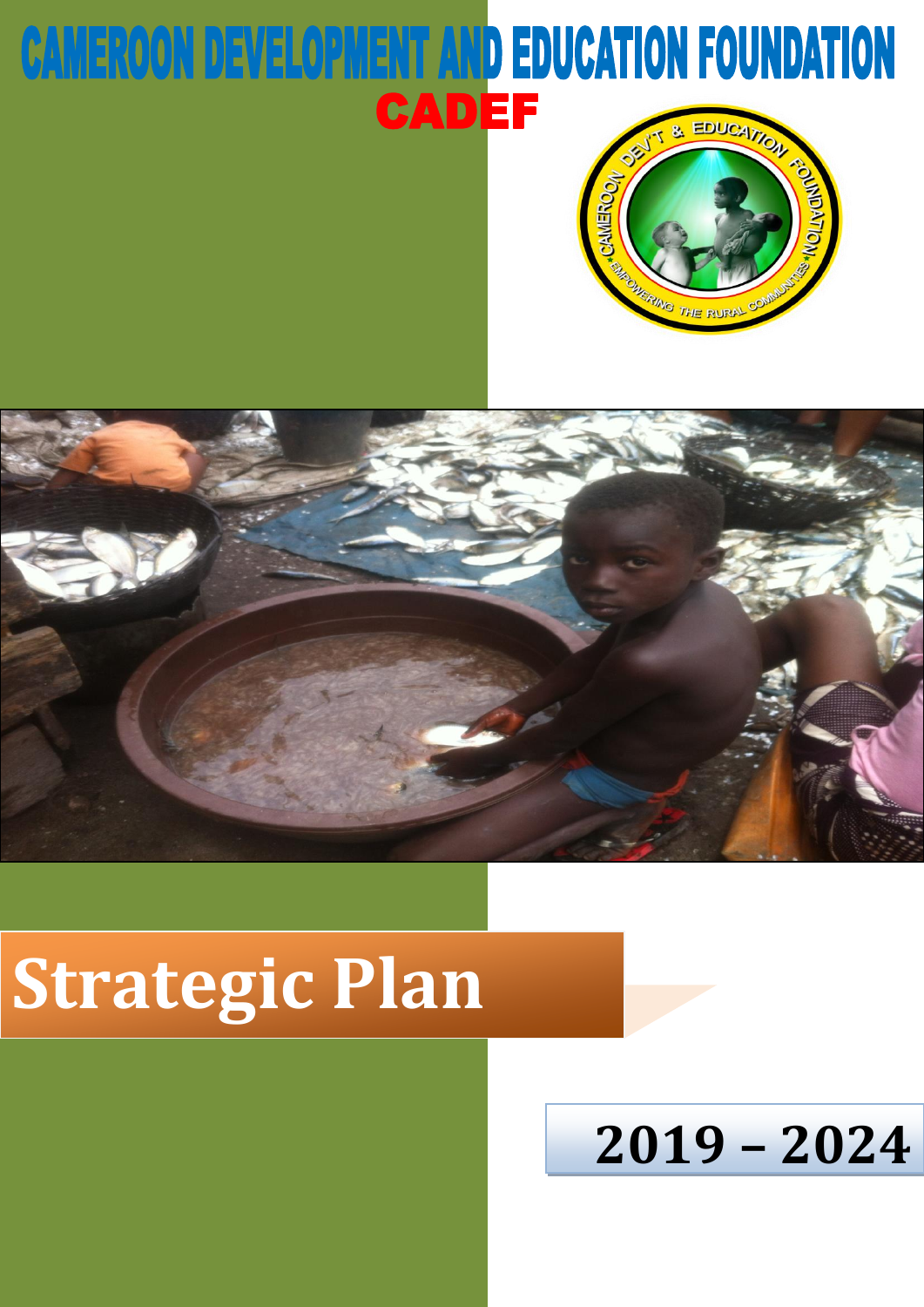

#### **OVERVIEW**

This document outlines CADEF's strategic plan for the next 5 years. The strategic plan will:

- $\bullet$ Provide a road map for CADEF, enabling it to remain a responsive, relevant and successful organisation;
- Outline organization goals over the short, medium and longer term;
- Ensure CADEF works in a focused, strategic manner; and,  $\bullet$
- Act as guide for staff in terms of programme selection, design, planning and implementation.  $\bullet$

As a result of this strategic plan, CADEF will:

- Deliver more effective and efficient programs, with clear outcomes and results, thereby improving quality of life within the communities we work;
- Be stronger, more sustainable and have a greater positive impact;  $\bullet$
- $\bullet$ Have a strong network of support, both locally and internationally, and will be recognized as a leading Civil Society Organization in South West Region of Cameroon; and,
- Be in position to plan on a long-term basis, reducing risk and increasing sustainability, robustness and adaptability.

#### **PROGRAMMES**

CADEF will continue to focus exclusively on its Five (5) current thematic areas:

- Environment  $\bullet$
- HEALTH AND NUTRITION
- WATER, SANITATION AND HYGIENE (WASH)
- EDUCATION AND PROTECTION
- LIVELIHOOD AND WOMEN'S EMPOWERMENT

#### **OPERATIONAL AREA**

Similarly, CADEF will continue to work exclusively in its current Division, Sub-divisions and regions:

- Fako ٠
- Meme
- Dian
- Manyu  $\bullet$
- Lebialem  $\bullet$
- Koupé-Manengouba

A broad overview of the scope of each Division in the long term is given below.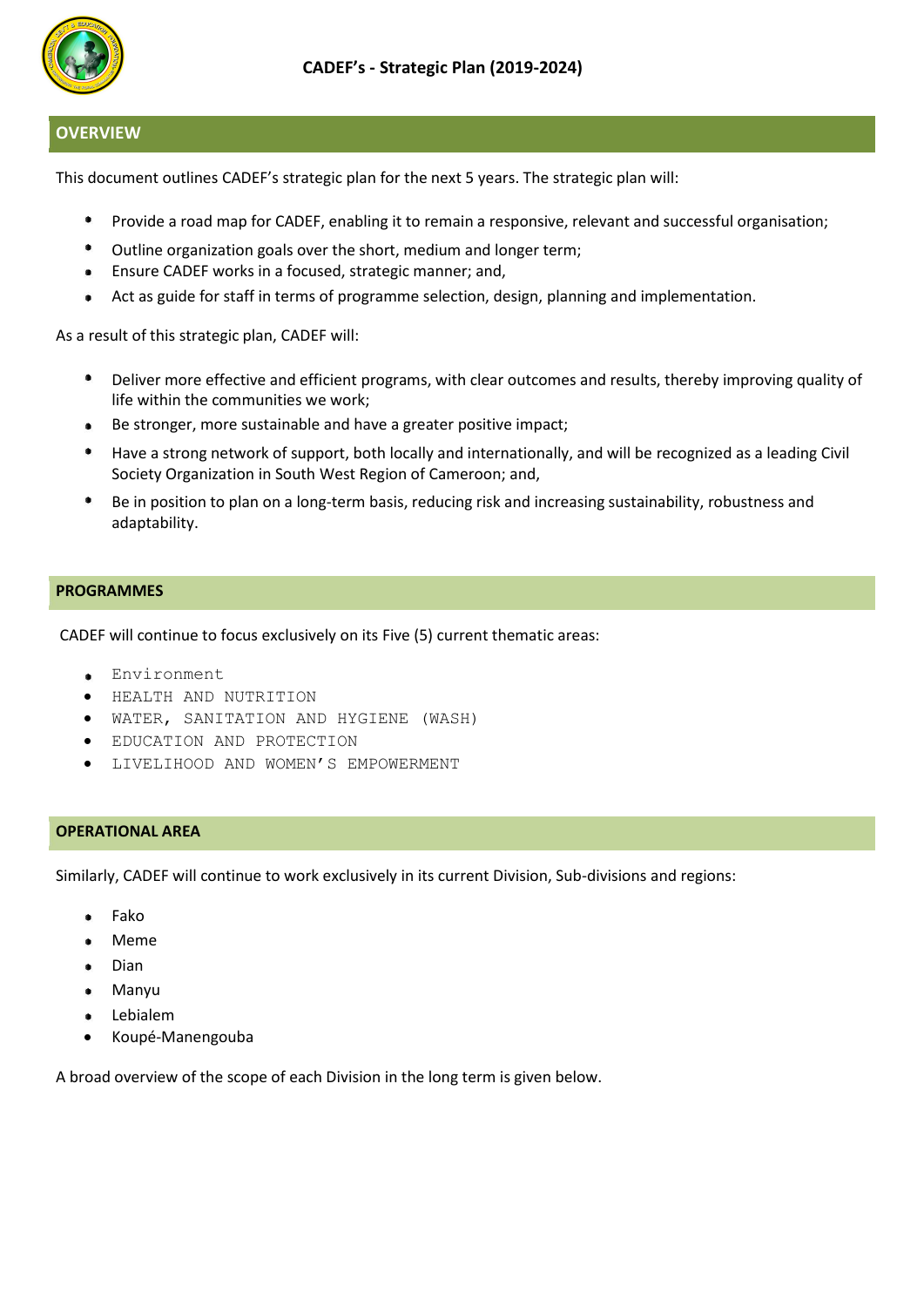

| <b>Division/Office</b> | <b>Operational Area</b><br>(Sub-Divisions) |      | <b>Staff</b> |      | <b>Yearly Budget (FCFA.)</b> |                |
|------------------------|--------------------------------------------|------|--------------|------|------------------------------|----------------|
|                        | 2019                                       | 2025 | 2019         | 2025 | 2019                         | 2025           |
| Fako                   | 03                                         | 04   | 07           | 14   | 49,241,544.00                | 83,052,686.00  |
| <b>Meme</b>            | 02                                         | 03   | 04           | 07   | 8,700,000.00                 | 3,000,000.00   |
| <b>Manyu</b>           | 01                                         | 03   | 03           | 05   | 5,916,750.00                 | 5,996,287.00   |
| <b>Dian</b>            | 04                                         | 07   | 07           | 15   | 8,500,000.00                 | 18,500,000.00  |
| <b>Lebialem</b>        | 01                                         | 02   | 02           | 06   | 2,623,000.00                 | 5,000,000.00   |
| Koupé Manengouba       | 01                                         | 02   | 03           | 05   | 1,743,000.00                 | 4,500,000.00   |
| <b>Total</b>           | 12                                         | 21   | 26           | 51   | 76,724,294.00                | 120,048,973.00 |

#### **TIMEFRAME**

The strategic plan will be implemented from April 2019 to March 2024. The plan is broken down into short, medium and longer term as follows:

- Short-Term: April 2019 to June 2020 (15 Months)  $\bullet$
- Medium-Term: July 2020 to March 2022 (21 Months)  $\bullet$
- Long-Term: April 2022 to March 2024 (24 Months) $\bullet$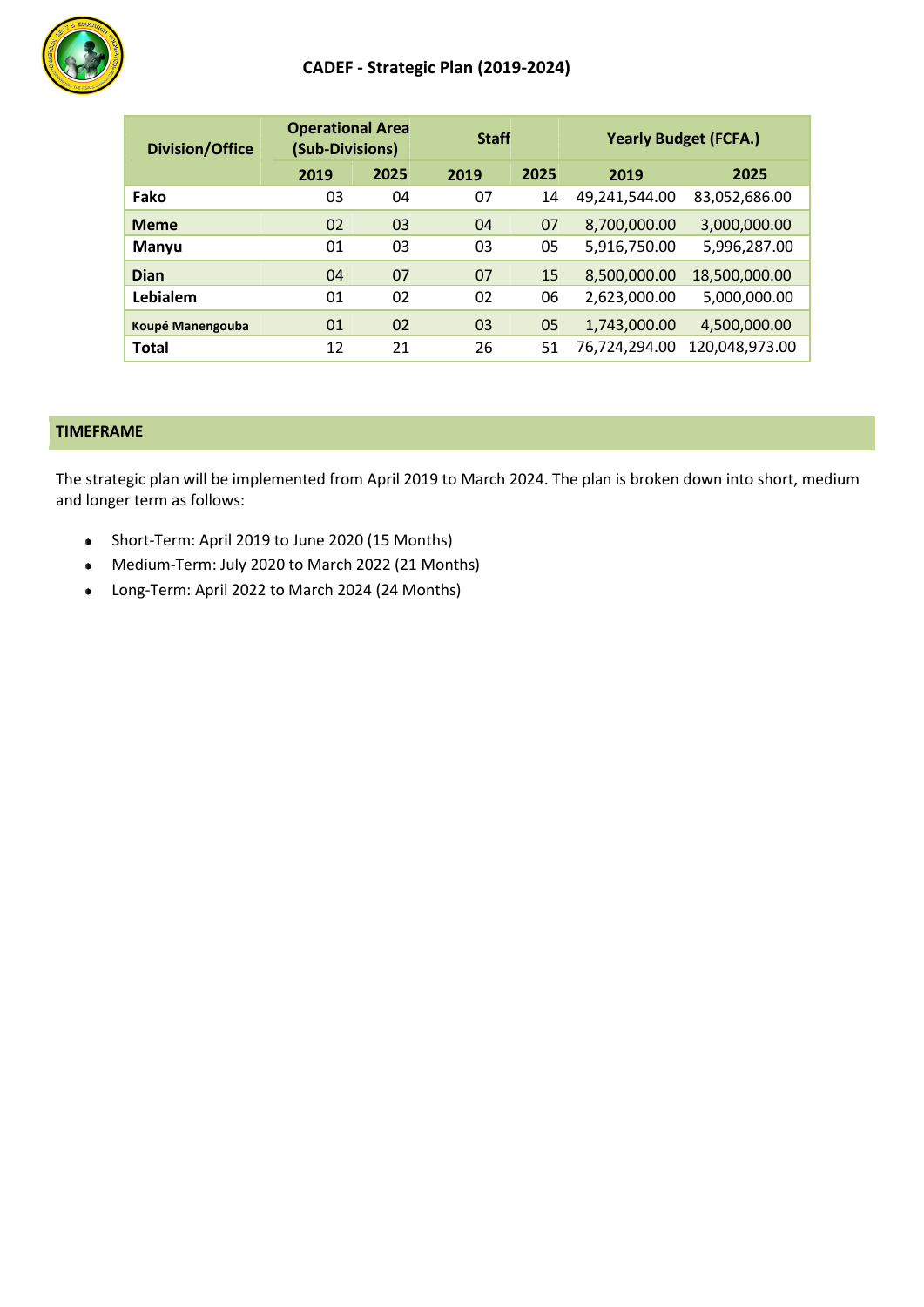

#### **1.0 INTRODUCTION**

#### **1.1 ABOUT**

Cameroon Development and Education Foundation (CADEF) is a community-based development foundation committed to improving the lives of people less fortunate in Cameroon, through participation and empowerment. It was founded 2013, established in the South West region and was legally registered in May 2017 with registration  $N^{\circ}$ 142/G.37/D14/VOL.I/SAAJP and have been working since 6 years. From its humble beginnings, CADEF has grown into a vibrant organization working with a range of people across multiple sectors. CADEF implements programs in various sectors, catering to the needs of vulnerable communities. The organization believes that there is no simple solution to reduce/eradicate poverty. As such, in order to overcome poverty, it is necessary to address the range of issues that poor people face on a daily basis. Tackling issues in an integrated, sustainable manner, CADEF aimed at improving quality of life of most vulnerable people in communities.

CADEF through its integrated approach to sustainable development has a network of civil society organizations such as cooperative societies, association, common initiative groups, farmers groups, youth and women group together with who we empower communities and bring value added changes in different communities in Cameroon.

#### **1.2 VISION**

Our Vision is to build a strong foundation for a better future of our communities, that is to have a society where youths and the under privileged groups are aware of their rights, participate in decision making, have equal access to resources and benefits, poverty alleviation for sustainable livelihood, become self-reliant within a supportive environmental policy for sustainable development in Cameroon.

#### **1.3 MISSION**

CADEF mission is to improve the quality of life for the underprivileged groups (youth, women and children) within communities through, empowerment, education, improve healthcare services, human right promotion and protection, economic self-reliance, and capacity building using a community centered approach and advocacy.

#### **1.4 VALUES**

#### **Deep respect for local context**

We value local expertise and knowledge; we are immersed in the social, political, environmental, and economic realities where we work. Our approach is centered on the catalytic role that individuals, communities, and governments play in the development of their societies.

#### **Inclusion of differing views**

We believe in the importance of myriad views and perspectives; we encourage inclusive dialogue to help ensure everyone has a seat at the table. Our mission, people, and programs are defined by our commitment to equality, particularly for women, children and other marginalized populations.

#### **Innovative, Agile thinking**

We value fresh, original ideas and we are known for our ability to identify and respond rapidly to issues and events affecting the places where we work. Our institutional culture encourages experimentation with new approaches and sharing the results through empirical research, expert analysis, collaboration with other organizations, and outreach.

#### **Accountability, Commitment, Transparency**

We value collaboration and believe that working closely with forward-thinking leaders can improve lives, governance, and policies. Our operations and programs reflect the integrity and dedication of our members.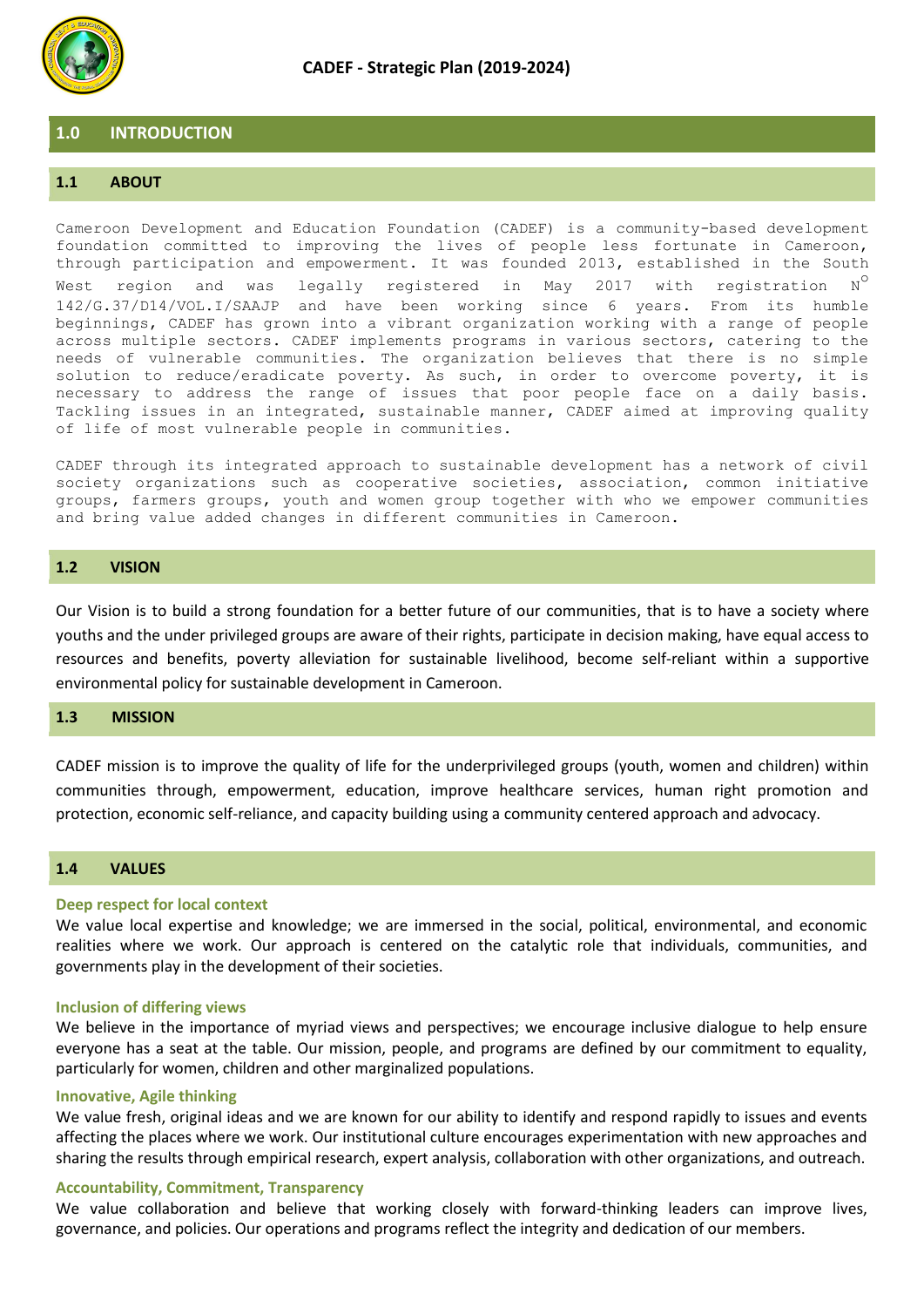

#### **3.0 STRATEGIC OVERVIEW**

#### **3.1 STRATEGIC FRAMEWORK**

The diagram below outlines CADEF's strategic framework for the next 5 years.

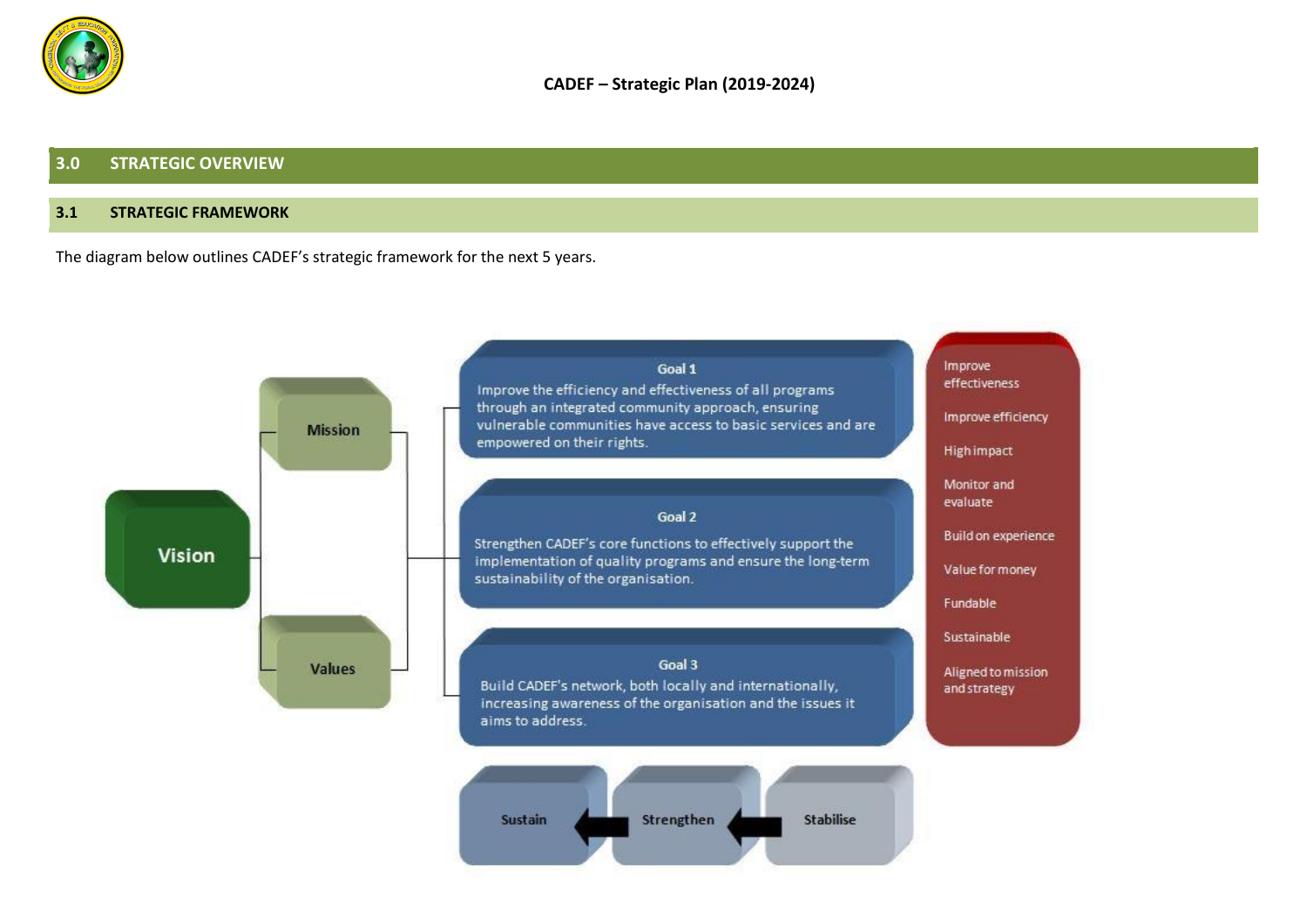

#### **3.2 STRATEGIC DIRECTION**

The graph below outlines CADEF's broad strategic direction over the next 5 years.



#### **3.3 STRATEGIC GOALS**

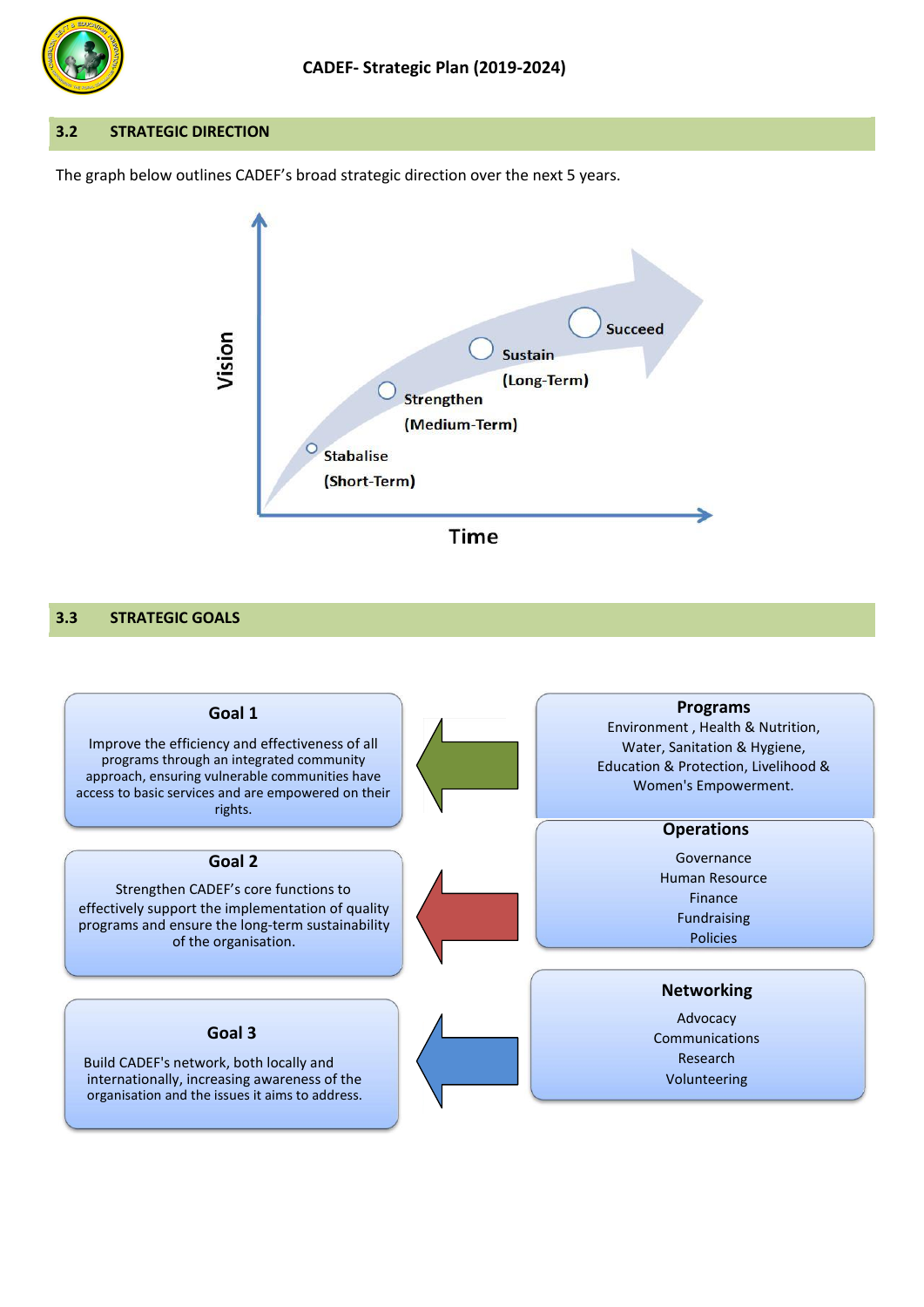

**Strategic Goal 1: Improve the efficiency and effectiveness of all programmes through an integrated**  Strategic Goal 1: Improve the efficiency and effectiveness of all programs through an integrated community approach, **their rights. ensuring vulnerable communities have access to basic services and are empowered on their rights.Health & Nutrition Water, Sanitation & Education & Hygiene (WASH) Protection Goal Goal Goal** Ensure all people have Increase access to safe Increase access to access to quality drinking water and educational opportunities affordable healthcare sanitation facilities, and and ensure children live promote positive hygiene a safe, secure life behavior **Strategic Objective Strategic Objective Strategic Objective** To ensure the long-term To continue current To strengthen and sustainability of CADEF'S activities, in partnership develop the education Health and with external agencies, and human right Nutrition programme, by Government, and programme, ensuring that expanding the operation communities, achieving all children in existing area to 4 more divisions 100% water and target communities have as well as increasing sanitation coverage by prolonged access to and services and access to 2024 empowerment on, their Government services and basic rights such as a such as a such as a such as a such as a such as a such as  $\sim$  500 km such as  $\sim$  500 km such as  $\sim$  500 km such as  $\sim$  500 km such as  $\sim$  500 km such as  $\sim$  500 km such schemes education and protection **Livelihood & Women's Empowerment Goal** Increase livelihood opportunities and empower women to realize their potential **Strategic Objective** To expand the scale and scope of the programme, with a focus on strengthening existing activities and facilitating women's empowerment and livelihood development **Environment Goal** Reduce vulnerability of at risk communities to natural disasters **Strategic Objective** To build the programme, strengthening activities and expanding to new operational areas, allowing CADEF to become a leading player in the area of environment, agriculture and food security region.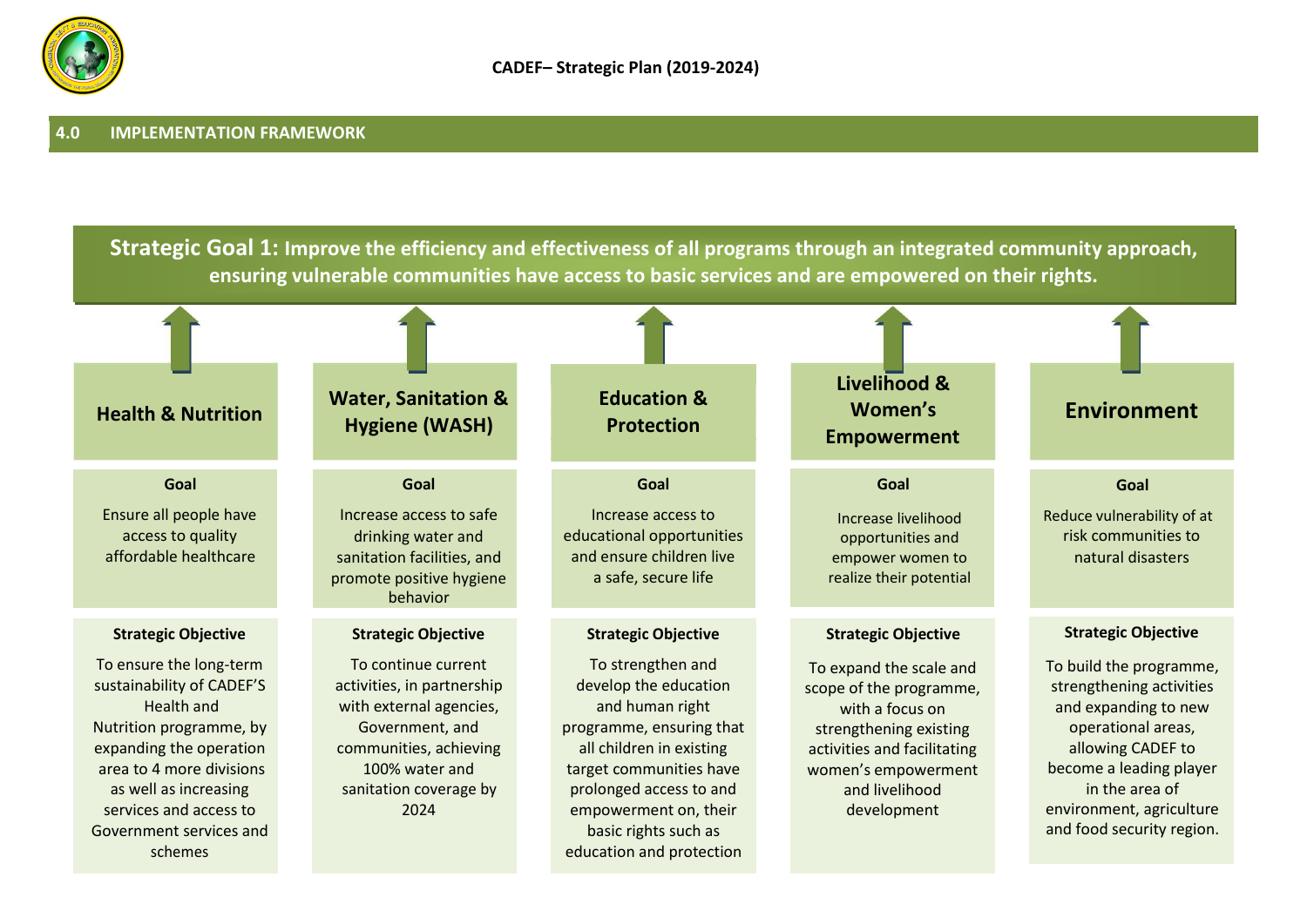

| Strategic Goal 2: Strengthen CADEF's core functions to effectively support the implementation of quality programs and<br>ensure the long-term sustainability of the organization.                                                             |                                                                                                                                                                                                                                    |                                                                                                                                                                                                              |                                                                                                                                                                                                                                                                  |                                                                                                                                                                          |  |  |  |  |
|-----------------------------------------------------------------------------------------------------------------------------------------------------------------------------------------------------------------------------------------------|------------------------------------------------------------------------------------------------------------------------------------------------------------------------------------------------------------------------------------|--------------------------------------------------------------------------------------------------------------------------------------------------------------------------------------------------------------|------------------------------------------------------------------------------------------------------------------------------------------------------------------------------------------------------------------------------------------------------------------|--------------------------------------------------------------------------------------------------------------------------------------------------------------------------|--|--|--|--|
|                                                                                                                                                                                                                                               |                                                                                                                                                                                                                                    |                                                                                                                                                                                                              |                                                                                                                                                                                                                                                                  |                                                                                                                                                                          |  |  |  |  |
| <b>Governance</b>                                                                                                                                                                                                                             | <b>Human Resource</b>                                                                                                                                                                                                              | <b>Finance</b>                                                                                                                                                                                               | <b>Fundraising</b>                                                                                                                                                                                                                                               | <b>Policies</b>                                                                                                                                                          |  |  |  |  |
| Goal<br>Increase transparency<br>and accountability<br>through the adoption and<br>promotion of good<br>governance practices                                                                                                                  | Goal<br>Build a team of highly<br>motivated, skilled<br>personnel to deliver<br>quality, effective<br>programmes                                                                                                                   | Goal<br><b>Build long sustainability</b><br>through enhanced<br>financial planning and<br>management                                                                                                         | Goal<br>Increase the long-term<br>sustainability of the<br>organisation                                                                                                                                                                                          | Goal<br><b>Ensure the organisation</b><br>has compressive policies<br>in place                                                                                           |  |  |  |  |
| <b>Strategic Objective</b><br>Strengthen corporate<br>governance procedures,<br>in line with national and<br>international guidelines,<br>with a view to improving<br>accountability and<br>transparency at all levels<br>of the organisation | <b>Strategic Objective</b><br><b>Build the Human</b><br><b>Resource function over</b><br>the next 5 years,<br>developing the capacity<br>of staff and ensuring the<br>organisation has a skilled,<br>highly motivated<br>workforce | <b>Strategic Objective</b><br>Strengthen the finance<br>function, and increase<br>financial planning and<br>management with a view<br>to developing the long-<br>term sustainability of the<br>Organisation. | <b>Strategic Objective</b><br>Strengthen and increase<br>fundraising activities,<br>securing sufficient<br>programme and core<br>funding to allow the<br>organisation to the<br>organisation to grow and<br>to continue to meet<br>community programme<br>Needs. | <b>Strategic Objective</b><br>Continue to develop,<br>review and amended<br>policies in accordance<br>with best practices and<br>national and international<br>standards |  |  |  |  |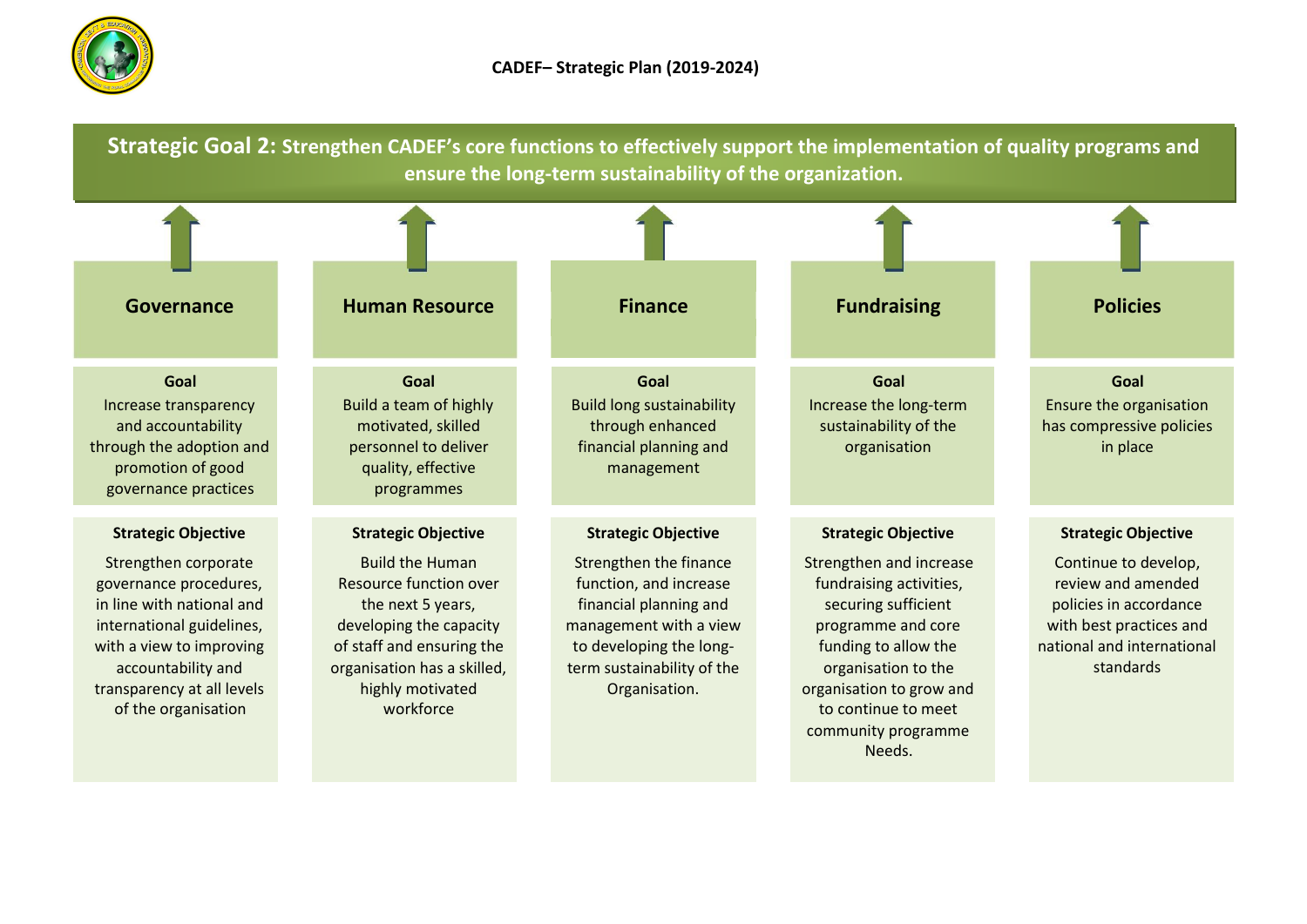